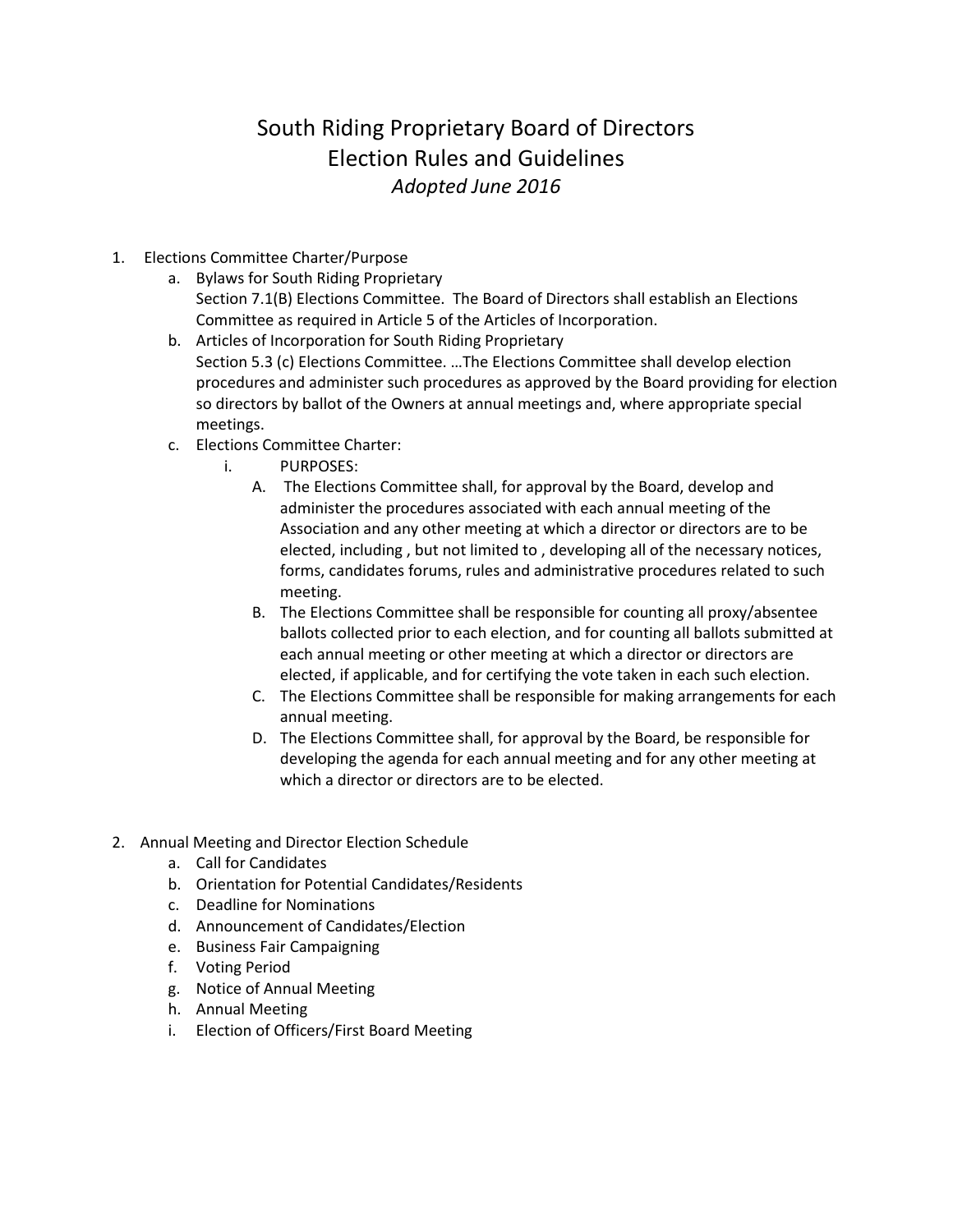- 3. Candidate Nominations
	- a. There will be an Orientation for Potential Candidates/Residents which will include information on:
		- Candidate qualifications
		- Nominations
		- Association Documents
		- Membership and Voting (Ownership Classes)
		- Voting Methods (proxy, online, ballot)
		- Roles and responsibilities of a Board Member
		- Candidates will be asked to attend the New Resident Orientation
- 4. South Riding Events
	- a. No election campaigning shall be performed from South Riding Proprietary or South Riding Proprietary Committee booths except as arranged by the Elections Committee.
	- b. Business Fair
		- Online voting will take place during the Spring Business Fair/Yard Sale for residents who are eligible to vote, and who have not yet voted.
		- There will be ballots or a computer (s) provided at the Business Expo for all of the candidate.
- 5. Campaigning
	- a. There will be no campaigning using Proprietary-maintained email distribution lists.
	- b. Candidates will adhere to the South Riding Design and Maintenance Standards as related to posting or distributing of campaign materials.
- 6. Annual Meeting
	- a. Nominations will be taken from the floor only if circumstances call for it per Articles of Incorporation for SRP, Section 5.3 Qualifications: Election Procedures.
	- b. Electronic voting will take place at the meeting.
	- c. Voting rules and procedures are detailed in the Voting Procedures document.
- 7. Assumption of Office
	- a. On the first Thursday of June, the new Board of Directors will meet. The first item on the agenda will be to hold elections of officers. Immediately after this vote, the newly elected Board of Directors members and any resignations from the Board of Directors become effective.
- 8. Replacement Ballots
	- a. Available through request to Town Hall. Specific instructions are detailed in the Voting Procedures document.